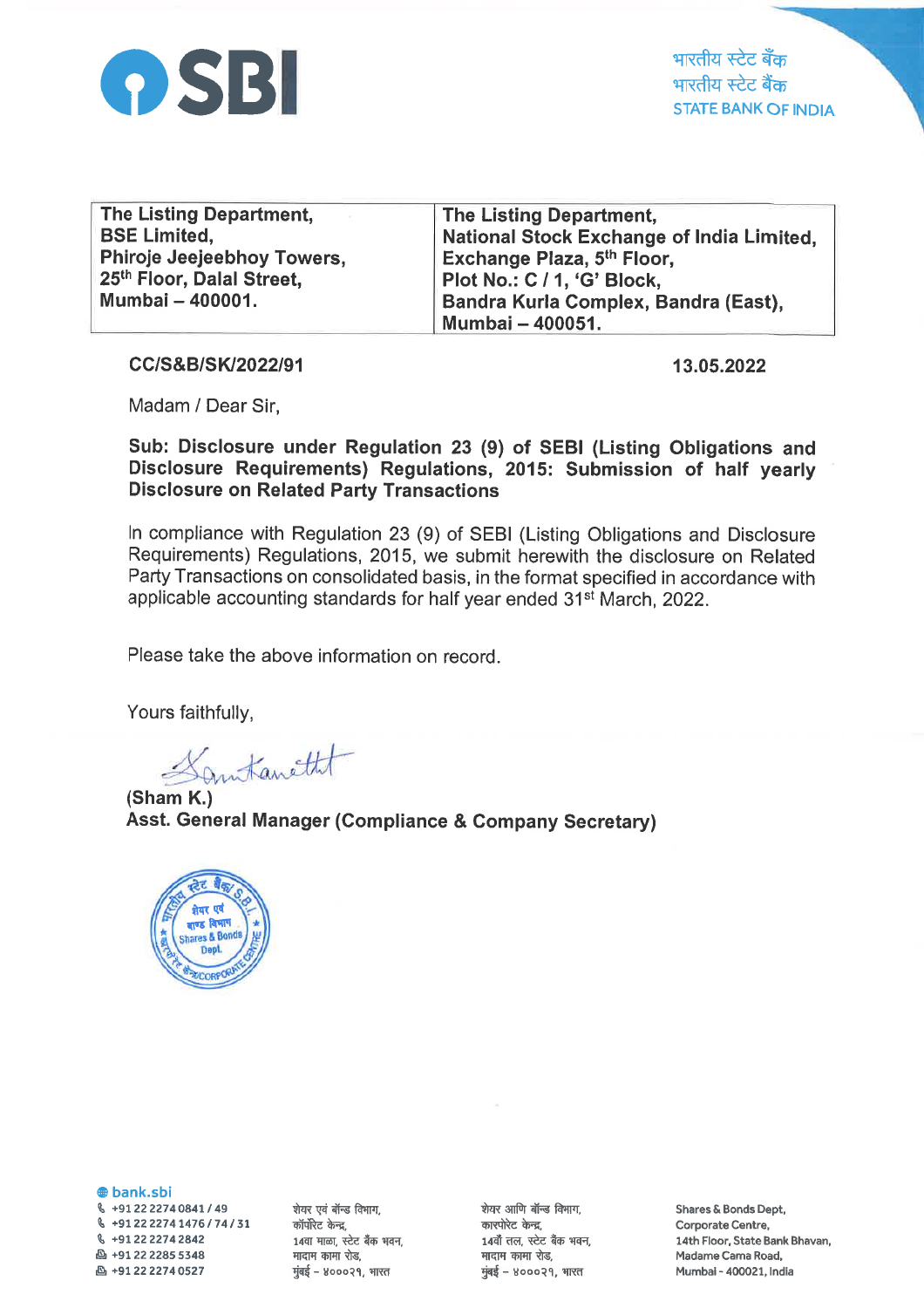## DISCLOSURE ON RELATED PARTY TRANSACTIONS FOR HALF YEAR ENDED MARCH 31.. 2022

In pursuance of Regulation 23(9) of SEBI (Listing Obligations and Disclosure Requirements) Regulations, 2015

As per Accounting Standard 18 "Related Party Disclosures", the Bank has identified the following related parties for the half year ended March 31, 2022:

## A. SUBSIDIARIES

## i. FOREIGN BANKING SUBSIDIARIES

- 1. Commercial Indo Bank LLC, Moscow
- 2. SBI Canada Bank
- 3. State Bank of India (California)
- 4. State Bank of India (UK) Limited
- 5. SBI (Mauritius) Ltd.
- 6. PT Bank SBI Indonesia
- 7. Nepal SBI Bank Ltd.
- 8. Bank SBI Botswana Limited. (upto07.09.2021)

#### ii. DOMESTIC NON-BANKING SUBSIDIARIES

- 1. SBI Life Insurance Company Ltd.
- 2. SBI General lnsurance Company Ltd.
- 3. SBI Cards & Payment Services Ltd.
- 4. SBI Funds Management Ltd.
- 5. SBI Mutual Fund Trustee Co. Pvt. Ltd.
- 6. SBI Capital Markets Ltd.
- 7. SBICAP Trustee Co. Ltd.
- 8. SBICAP Ventures Ltd.
- 9. SBICAP Securities Ltd.
- 10.SBI Global Factors Ltd.
- 11.SBI SG Global Securities Services Pvt. Ltd.
- 12.SBI DFHI Ltd.
- 13.SBI Pension Funds Pvt. Ltd.
- 14.SBI Payment Services Pvt. Ltd.
- 15.SBI Infra Management Solutions Pvt. Ltd. (under liquidation)
- 16.SBI Foundation

## iii. FOREIGN NON-BANKING SUBSIDIARIES

- 1. SBI Funds Management (International) Pvt. Ltd.
- 2. State Bank of India Servicos Limitada
- 3. Nepal SBI Merchant Banking Ltd.
- SBICAP (Singapore) Ltd. (under liquidation) 4.

## B. TOINTLY CONTROLLED ENTITIES

- 1. C-Edge Technologies Ltd.
- 2.Jio Payments Bank Ltd.
- 3. SBI Macquarie Infrastructure Management Pvt. Ltd
- 4. SBI Macquarie Infrastructure Trustee Pvt. Ltd.
- 5. Macquarie SBI Infrastructure Management Pte. Ltd.
- 6. Macquarie SBI Infrastructure Trustee Ltd.
- 7. Oman India Joint Investment Fund- Management Company Pvt. Ltd.
- 8. Oman India Joint Investrnent Fund Trustee Company Pvt. Ltd.

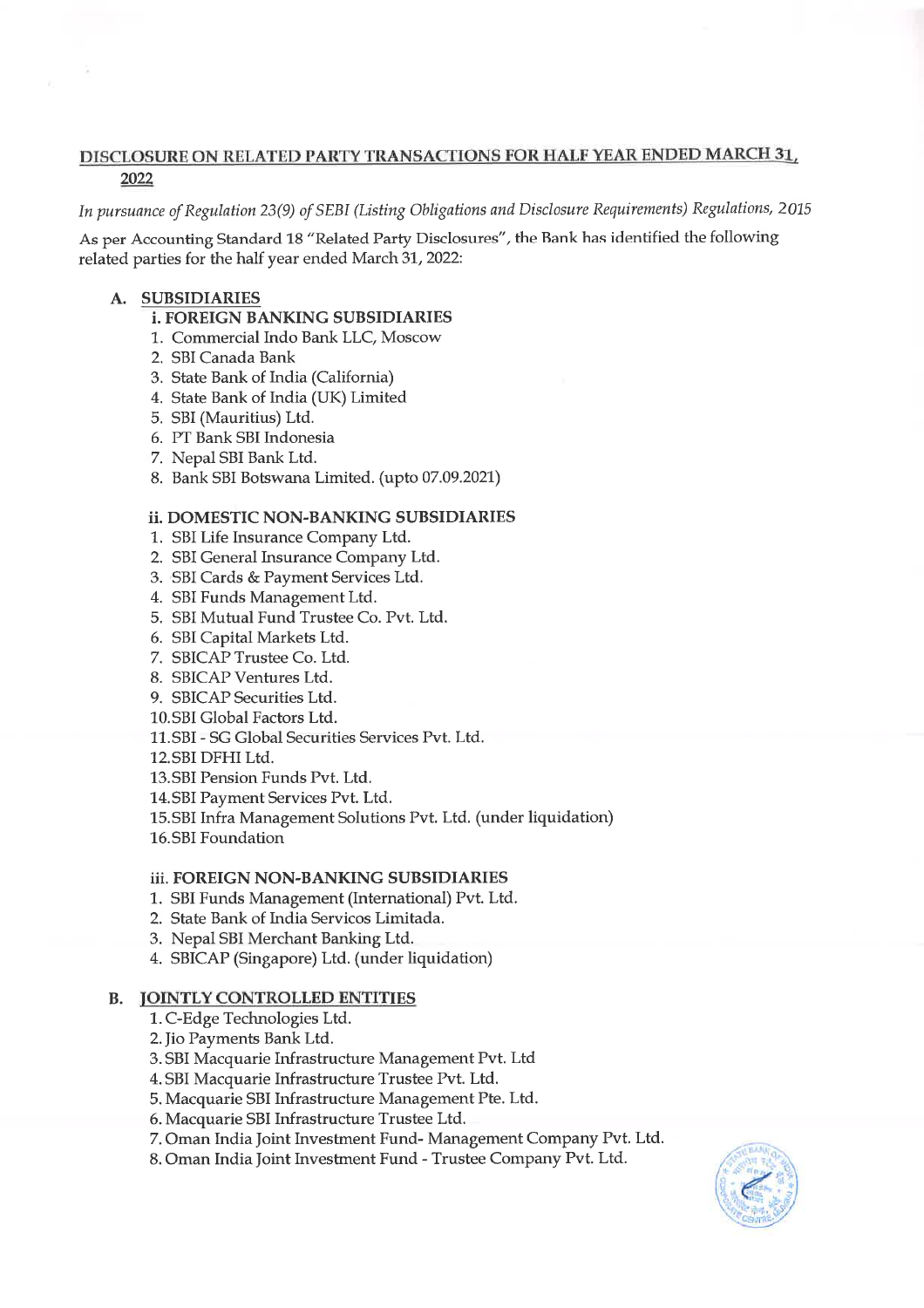#### c. ASSOCIATES

- i. Regional Rural Banks
- 1,. Andhra Pradesh Grameena Vikas Bank 2. Arunachal Pradesh Rural Bank
- 
- 3. Chhattisgarh Rajya Gramin Bank 4. Ellaquai Dehati Bank
- 
- 5. Madhyanchal Gramin Bank
- 6. Meghalaya Rural Bank
- 7. Mizoram Rural Bank
- 8. Nagaland Rural Bank
- 9. Saurashtra Gramin Bank
- 10. Utkal Grameen Bank
- 
- 11,. Uttarakhand Gramin Bank 12. Jharkhand Rajya Gramin Bank
- 13. Rajasthan Marudhara Gramin Bank L4. Telangana Grameena Bank
- 

#### ii. Others

- 1. The Clearing Corporation of lrdia Ltd.
- 2. Bank of Bhutan Ltd.
- 3. Yes Bank Ltd.
- 4.Investec Capital Services (India) Pvt. Ltd. (from29.06.2021)
- 5. SBI Home Finance Ltd. (under liquidation)

# D. Key Management Personnel of the Bank<br>1. Shri Dinesh Kumar Khara, Chairman

- 
- 2. Shri Challa Sreenivasulu Setty, Managing Director (Retail & Digital Banking)
- 3. Shri Ashwani Bhatia, Managing Director (Corporate Banking & Global Markets)<br>4. Shri Swaminathan Janakiraman, Managing Director (Risk, Compliance and SARG)
- 
- 5. Shri Ashwini Kumar Tewari, Managing Director (International Banking, Technology & Subsidiaries)

#### Transactions and Balances:

- As per RBI circular no. DOR.ACC.REC.No.45/21.04.018/2021-22 dated August 30, 2021, the Accounting Standards 18 is applicable to all nationalized banks. The accounting standard exempts state-controlled enterprises i.e., nationalized banks from making any disclosures pertaining to their transactions with other related parties which are also state controlled enterprises. Thus, nationalized banks need not disclose their transactions with the subsidiaries as well as the RRBs sponsored by them. However, they will be required to disclose their transactions with other related parties. a
- No disclosure is required in respect of related parties, which are "State-controlled Enterprises" as per paragraph 9 of Accounting Standard (AS) 18. Further, in terms of paragraph 5 of AS 18, transactions in the nature of Banker-Customer relationship have not been disclosed including those with Key Management Personnel and relatives of Key Management Personnel. a

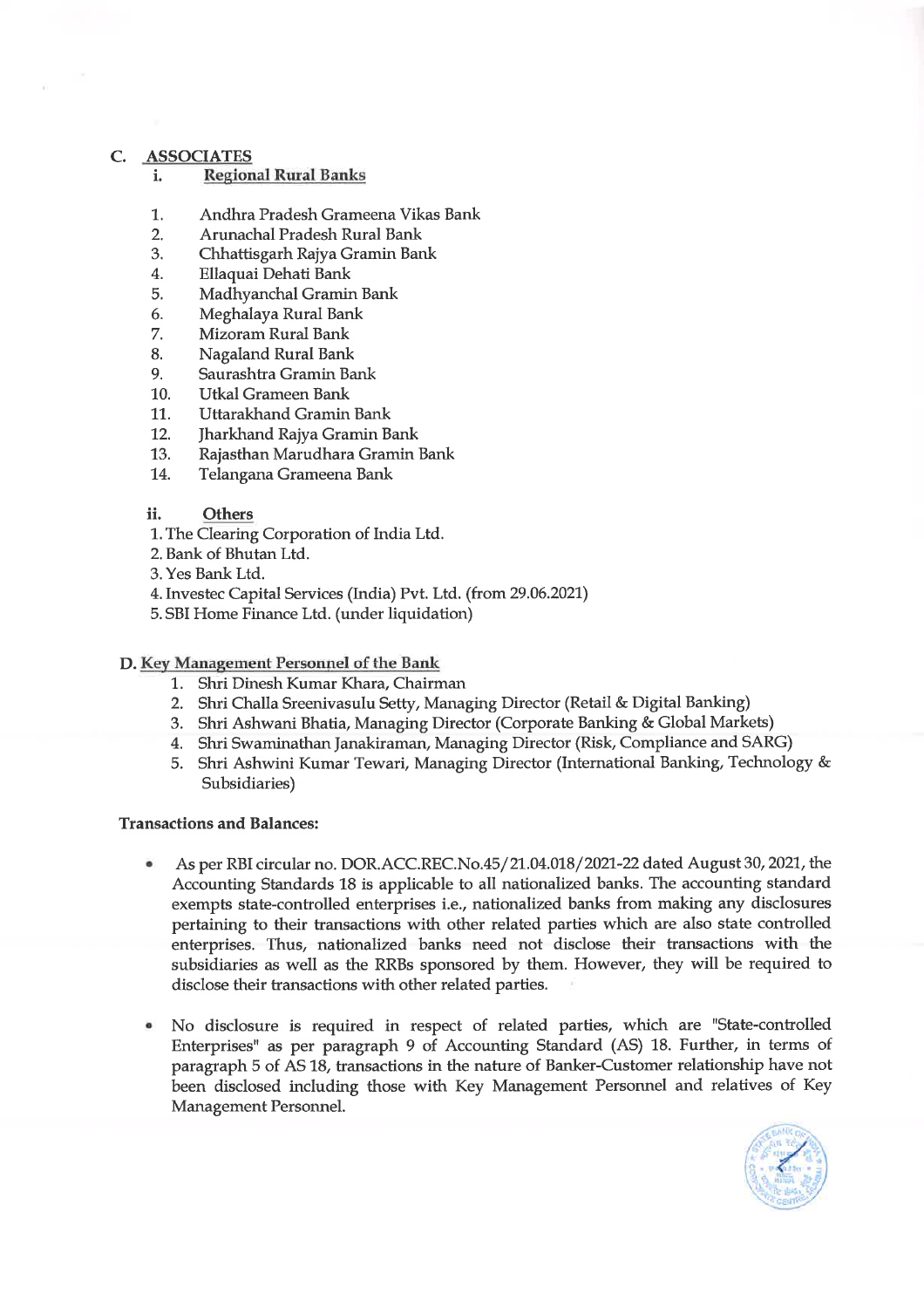<sup>a</sup> Related Parties transactions entered into during the period are as follows: -

|              | ₹ in crore                                                                           |                                                                                          |                                        |                                                          |                                                                      |                                                                                |                                                |
|--------------|--------------------------------------------------------------------------------------|------------------------------------------------------------------------------------------|----------------------------------------|----------------------------------------------------------|----------------------------------------------------------------------|--------------------------------------------------------------------------------|------------------------------------------------|
| S. No        | Details of the party (listed entity<br>/subsidiary) entering into the<br>transaction |                                                                                          |                                        | Value of the<br>related party                            | Value of<br>transaction<br>during the                                | In case monies are<br>due to either party<br>as a result of the<br>transaction |                                                |
|              | Name                                                                                 | Relationship of<br>the<br>counterparty<br>with the listed<br>entity or its<br>subsidiary | Type of related party<br>transaction   | transaction as<br>approved by<br>the audit.<br>committee | reporting period<br>(From 1st<br>October 2021 to<br>31st March 2022) | Opening<br>balance<br>(1st)<br>October<br>2021)                                | Closing<br>balance<br>(31st)<br>March<br>2022) |
|              |                                                                                      | Joint Venture                                                                            | <b>Interest Payable</b>                |                                                          | --                                                                   | 1.54                                                                           | 0.81                                           |
|              |                                                                                      | Joint Venture                                                                            | <b>Interest Payable</b>                |                                                          | $-$                                                                  | 0.01                                                                           | $\rightarrow$                                  |
|              |                                                                                      |                                                                                          | <b>Interest Expenditure</b>            |                                                          | 0.07                                                                 | $\cdots$                                                                       | m.                                             |
|              |                                                                                      | <b>Joint Venture</b>                                                                     | Interest Expenditure                   |                                                          | 0.05                                                                 | ΞĦ.                                                                            | $\rightarrow$                                  |
|              |                                                                                      | Joint Venture                                                                            | Interest Payable                       |                                                          | --                                                                   | 0.64                                                                           | 0.64                                           |
|              |                                                                                      |                                                                                          | Interest Expenditure                   |                                                          | 1.59                                                                 | ù.                                                                             | $\overline{\phantom{a}}$                       |
|              |                                                                                      | Joint Venture                                                                            | <b>Other Liability</b>                 |                                                          | $\ldots$                                                             | $\overline{a}$                                                                 | 0.01                                           |
|              |                                                                                      |                                                                                          | <b>Interest Payable</b>                |                                                          | ÷                                                                    | 3.27                                                                           | 6.40                                           |
| $\mathbf{1}$ | <b>State Bank of</b><br>India                                                        |                                                                                          | <b>Interest Receivable</b>             | N.A.                                                     | --                                                                   | 228.08                                                                         | 68.31                                          |
|              |                                                                                      | Associate                                                                                | Interest Income                        |                                                          | 94.99                                                                | $\rightarrow$                                                                  | ÷                                              |
|              |                                                                                      |                                                                                          | Sale of services                       |                                                          | 0.01                                                                 | $\longrightarrow$                                                              | $\overline{\phantom{a}}$                       |
|              |                                                                                      |                                                                                          | <b>Interest Expenditure</b>            |                                                          | 13.47                                                                | --                                                                             | m.                                             |
|              |                                                                                      | Associate                                                                                | <b>Interest Payable</b>                |                                                          | $\cdots$                                                             | 5.17                                                                           | 2.37                                           |
|              |                                                                                      |                                                                                          | Interest/Service<br>charges receivable |                                                          | $\frac{1}{2}$                                                        | 153.10                                                                         | 156.32                                         |
|              |                                                                                      |                                                                                          | Sale of services                       |                                                          | 0.99                                                                 | ÷                                                                              | um:                                            |
|              |                                                                                      |                                                                                          | <b>Interest Expenditure</b>            |                                                          | 12.29                                                                | $\blacksquare$                                                                 | $\cdots$                                       |
|              |                                                                                      |                                                                                          | Purchase of services                   |                                                          | 7.14                                                                 | --                                                                             | $\overline{\phantom{a}}$                       |

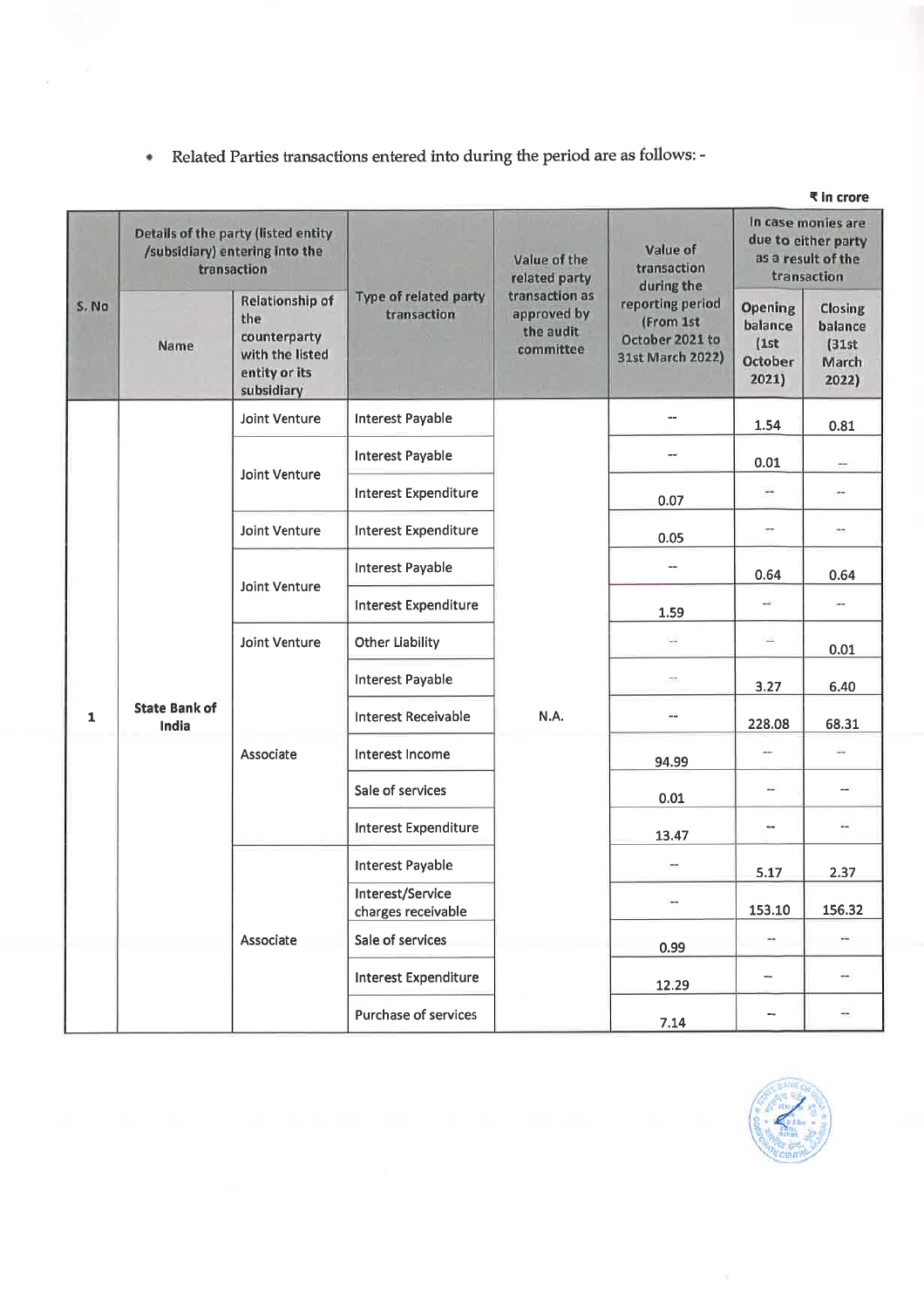| S. No                   | Details of the party (listed entity<br>/subsidiary) entering into the<br>transaction |                                                                                                 |                                               | Value of the<br>related party                           | Value of<br>transaction<br>during the                                | In case monies are<br>due to either party<br>as a result of the<br>transaction |                                                |
|-------------------------|--------------------------------------------------------------------------------------|-------------------------------------------------------------------------------------------------|-----------------------------------------------|---------------------------------------------------------|----------------------------------------------------------------------|--------------------------------------------------------------------------------|------------------------------------------------|
|                         | Name                                                                                 | <b>Relationship of</b><br>the<br>counterparty<br>with the listed<br>entity or its<br>subsidiary | Type of related party<br>transaction          | transaction as<br>approved by<br>the audit<br>committee | reporting period<br>(From 1st<br>October 2021 to<br>31st March 2022) | Opening<br>balance<br>(1st)<br><b>October</b><br>2021)                         | Closing<br>balance<br>(31st)<br>March<br>2022) |
| $\mathbf{2}$            | <b>SBI Capital</b><br><b>Market Limited</b>                                          | Associates                                                                                      | <b>Advisory Fees</b><br>received/receivable   | N.A.                                                    | 0.30                                                                 | 0.18                                                                           | 0.18                                           |
|                         |                                                                                      | <b>Associates</b>                                                                               | <b>Issue Management</b><br>fees paid/ payable | N.A.                                                    | 12.61                                                                |                                                                                | 0.58                                           |
|                         | <b>SBI DFHI</b><br>Limited                                                           | <b>Associates</b>                                                                               | <b>Other Expenses</b><br>Charges paid/payable | N.A.                                                    | 1.49                                                                 | 0.21                                                                           | 0.23                                           |
| 3                       |                                                                                      |                                                                                                 | Interest income on<br>Deposits                | N.A.                                                    | 0.09                                                                 | 0.17                                                                           | 0.04                                           |
|                         |                                                                                      |                                                                                                 | Sale of Treasury Bill                         | N.A.                                                    | 1,106.15                                                             | min.                                                                           | $\sim$                                         |
| 4                       | <b>SBI Fund</b><br>Management<br><b>Ltd</b>                                          | <b>Joint Ventures</b>                                                                           | <b>Purchase of Services</b>                   | N.A.                                                    | 0.10                                                                 | $\frac{1}{2}$                                                                  | $\overline{a}$                                 |
|                         |                                                                                      | Associates                                                                                      | <b>Purchase of Services</b>                   | N.A.                                                    | 0.64                                                                 | ÷                                                                              | $\overline{\phantom{a}}$                       |
|                         | <b>SBI General</b><br>Insurance Co.<br><b>Ltd</b>                                    | <b>Joint Ventures</b>                                                                           | IT Support charges                            | N.A.                                                    | 0.40                                                                 | $\sim$                                                                         | mi.                                            |
|                         |                                                                                      |                                                                                                 | <b>IT Support charges</b><br>Payable          | N.A                                                     | щL,                                                                  | 0.22                                                                           | 0.62                                           |
|                         |                                                                                      | <b>Associates</b>                                                                               | Interest Income on<br><b>Debenture</b>        | N.A                                                     | 0.48                                                                 | $\overline{a}$                                                                 | $\overline{\phantom{a}}$                       |
| 5                       |                                                                                      |                                                                                                 | <b>Bank Charges</b>                           | N.A                                                     | $\overbrace{\qquad \qquad }^{}$                                      | $\overline{\phantom{a}}$                                                       | $\overline{\phantom{a}}$                       |
|                         |                                                                                      |                                                                                                 | <b>Commission expense</b>                     | N.A                                                     | 0.01                                                                 | --                                                                             |                                                |
|                         |                                                                                      |                                                                                                 | <b>Commission payable</b>                     | N.A                                                     | --                                                                   | $\cdots$                                                                       | 0.01                                           |
|                         |                                                                                      | <b>Joint Ventures</b>                                                                           | <b>Other Expenses</b>                         | N.A                                                     | m.                                                                   | $\overline{\phantom{a}}$                                                       | $\overline{a}$                                 |
| 6                       | <b>SBI Life</b><br><b>Insurance Co.</b><br><b>Ltd</b>                                | <b>Associates</b>                                                                               | Margin money to<br>clearing agent             | N.A                                                     | 10.00                                                                | 47.02                                                                          | 57.02                                          |
|                         |                                                                                      |                                                                                                 | Interest income on<br>bonds                   | N.A                                                     | 2.21                                                                 |                                                                                |                                                |
|                         |                                                                                      |                                                                                                 | Profit/ (Loss) on sale<br>of investments      | N.A                                                     | $-0.22$                                                              |                                                                                |                                                |
|                         |                                                                                      |                                                                                                 | Interest income on<br>margin money            | N.A                                                     | 0.14                                                                 |                                                                                |                                                |
| $\overline{\mathbf{z}}$ | <b>SBI SG Global</b><br><b>Securities</b><br><b>Services Pvt Ltd</b>                 | <b>Joint Ventures</b>                                                                           | Sale of Services                              | N.A                                                     | 0.06                                                                 | --                                                                             | 0.07                                           |
|                         |                                                                                      | <b>Joint Ventures</b>                                                                           | Sale of Services                              | N.A                                                     | 0.06                                                                 | --                                                                             | 0.06                                           |
|                         |                                                                                      | <b>Joint Ventures</b>                                                                           | Sale of Services                              | N.A                                                     | 0.05                                                                 | --                                                                             | 0.05                                           |